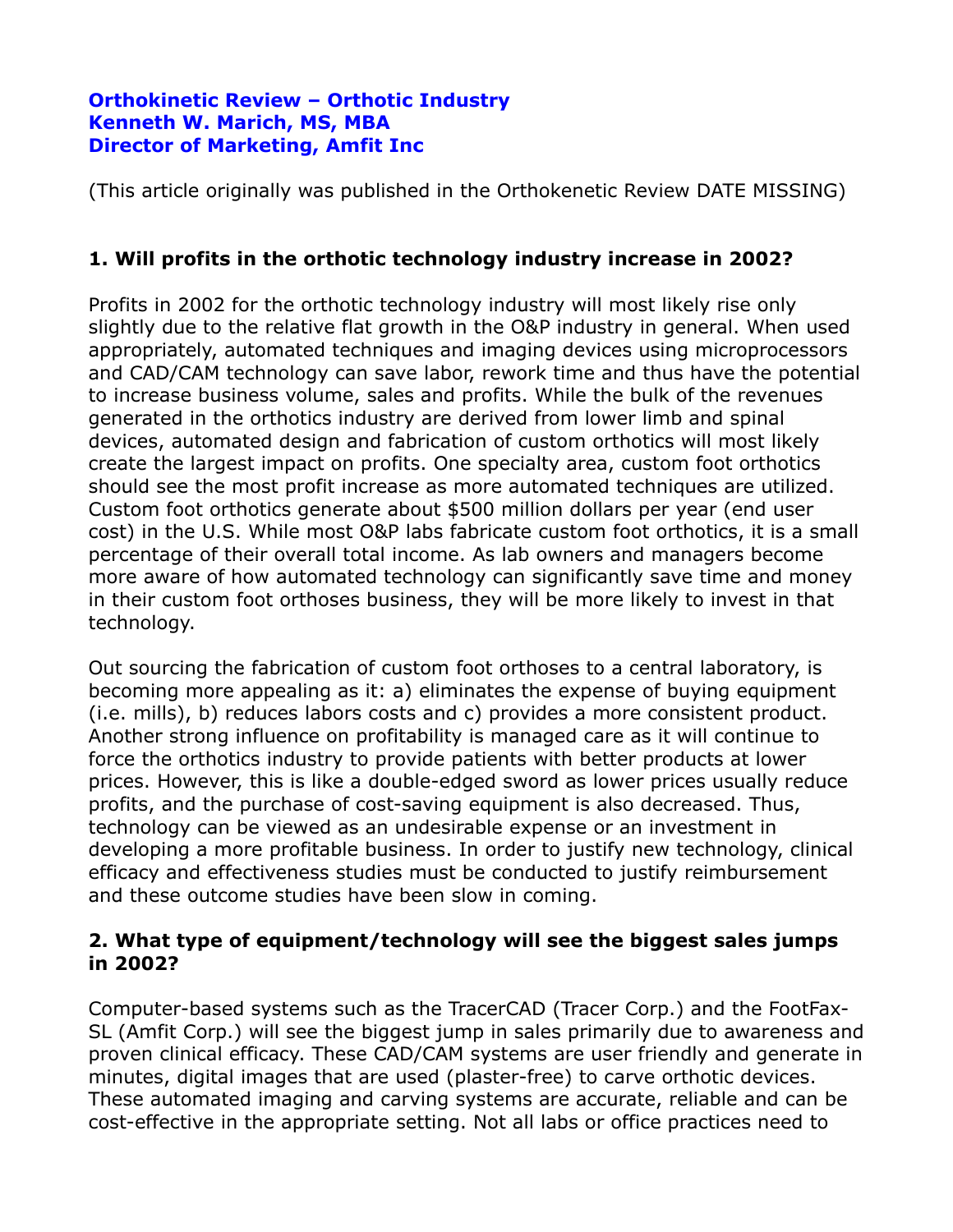have both the scanner and carving mill. We are entering an era where a practitioner can image (scan) an anatomical part, email the digital file to a specialty fabrication laboratory and have the finished product back in 1-3 days. And all of this is done at a total lower cost than if the orthotic or prosthetic was fabricated at the lab/office taking the cast.

It is interesting to note that the foot orthotic industry is primarily oriented around manual techniques and the skill of the technician making the custom foot orthoses. Automated technology has had a slow acceptance in this industry. If a laboratory or office-based practice makes 5 or more pair of custom foot orthoses a month, it is financially justifiable to purchase an automated scanner such as a contact digitizer or a laser scanner to assist in the design of the orthoses. Creating digital foot files now makes out-sourcing the fabrication of the orthotics a viable and profitable alternative.

#### **3. How can companies position themselves to take advantage of niches opened up by changes in technology and demographics?**

Demographics have probably offered more of an opportunity to grow the orthotic industry. We now have a larger portion of the population that is older and more informed about the benefits of orthotics, and have the discretionary income to afford them. There are now more medical and paramedical professionals prescribing orthoses thus increasing the referral sources to O&P labs. Companies need to get more involved with medical professionals to develop "out-reach" programs that will take automated technology out to special interest groups, clinics, and retirement communities. This is particularly true for custom foot orthoses Combining portable technology with out-reach programs will bring custom foot orthoses to more people that are in need and at the same time develop a stronger business and profit base for the prescribers. Companies need to provide a solution and help develop an awareness of the benefits of orthotic products. Greater awareness in both the medical and consumer minds will grow the orthotic businesses.

## **4. What is the process of introducing new products at Amfit?**

Amfit specializes in the manufacture and distribution of automated equipment (CAD/CAM) for the design and fabrication of custom foot orthoses. In addition, Amfit operates its Central Fabrication Facility that offers medical professionals and O&P laboratories a cost-effective service to fabricate custom foot orthoses. For our high tech products, the Footfax'-SL and the CAD/CAM Mill, we assess the target markets and design a specific marketing strategy for these specialties. We are market driven and design what the practitioner, the lab owner or the medical professional wants and needs. Combining advertising with seminars or workshops where potential customers can "see and touch" the equipment is a powerful selling tool. Trade shows also continue to be a prime method of introducing new products.